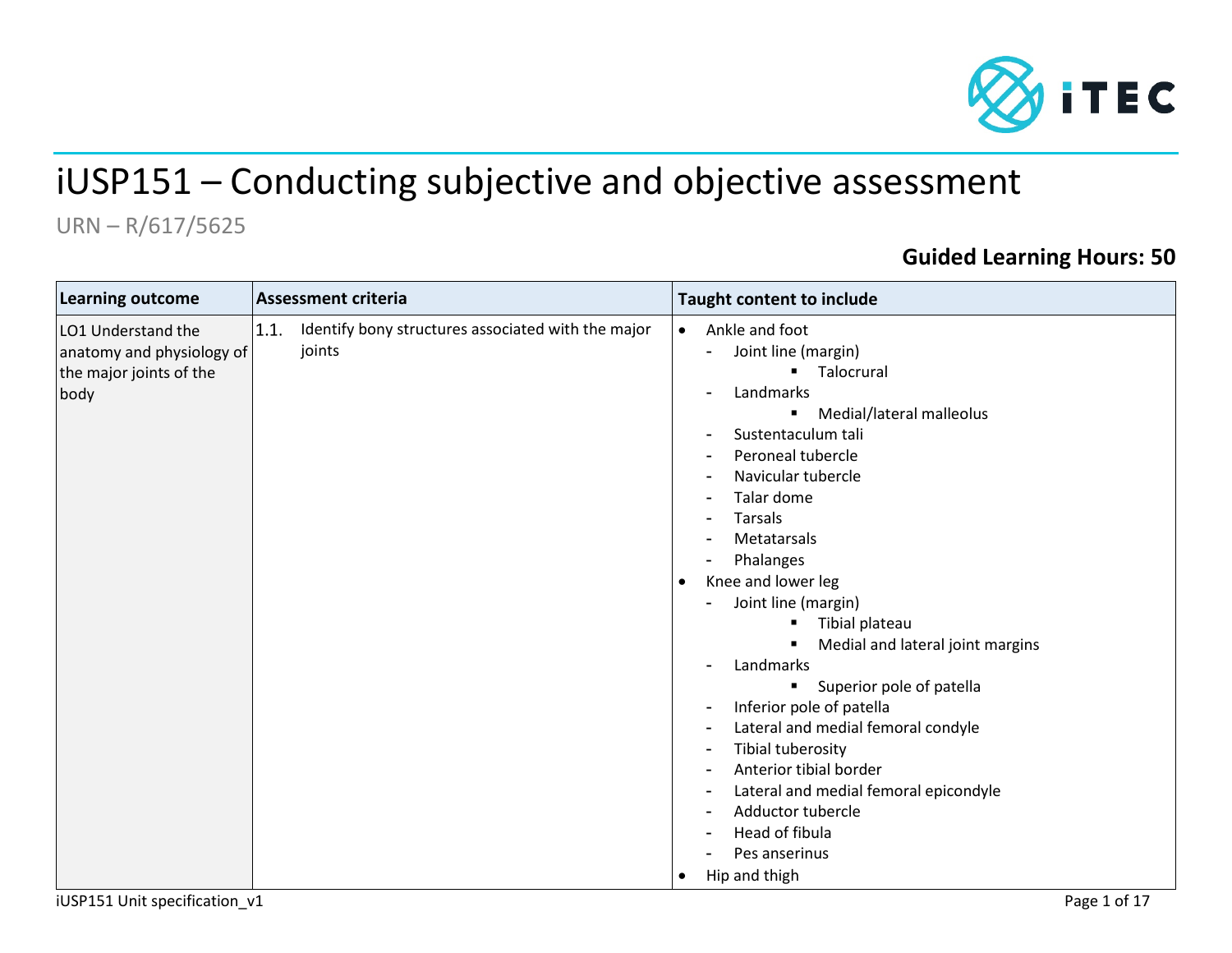| Joint line (margin)<br>Ξ.                         |
|---------------------------------------------------|
| Femoroacetabular<br>$\blacksquare$                |
| Sacroiliac                                        |
| Landmarks                                         |
| Iliac crest<br>$\blacksquare$                     |
| Anterior superior iliac spine                     |
| Anterior inferior iliac spine                     |
| Posterior superior iliac spine                    |
| Pubic tubercles                                   |
| Ischial tuberosity                                |
| Greater and lesser trochanters of femur           |
| Shaft of femur                                    |
| Shoulder<br>$\bullet$                             |
| Joint line (margins)                              |
| Glenohumeral                                      |
| Acromioclavicular                                 |
| Sternoclavicular                                  |
| Landmarks                                         |
| Clavicle<br>$\blacksquare$                        |
| Scapula                                           |
| Spine of scapula                                  |
| <b>Acromion process</b>                           |
| Inferior angle<br>п                               |
| Medial and lateral scapular borders               |
| Coracoid process                                  |
| Greater tubercle                                  |
| Lesser tubercle                                   |
| Bicipital (intertubercular) groove                |
| Elbow<br>$\bullet$                                |
| Joint line (margins)                              |
| Radio-ulnar                                       |
| Humeroulnar                                       |
| Humeroradial                                      |
| Landmarks                                         |
| Lateral and medial epicondyle                     |
| Head of radius                                    |
| Olecranon process                                 |
| Wrist/hand<br>$\bullet$                           |
| Joint lines (margins)<br>$\overline{\phantom{0}}$ |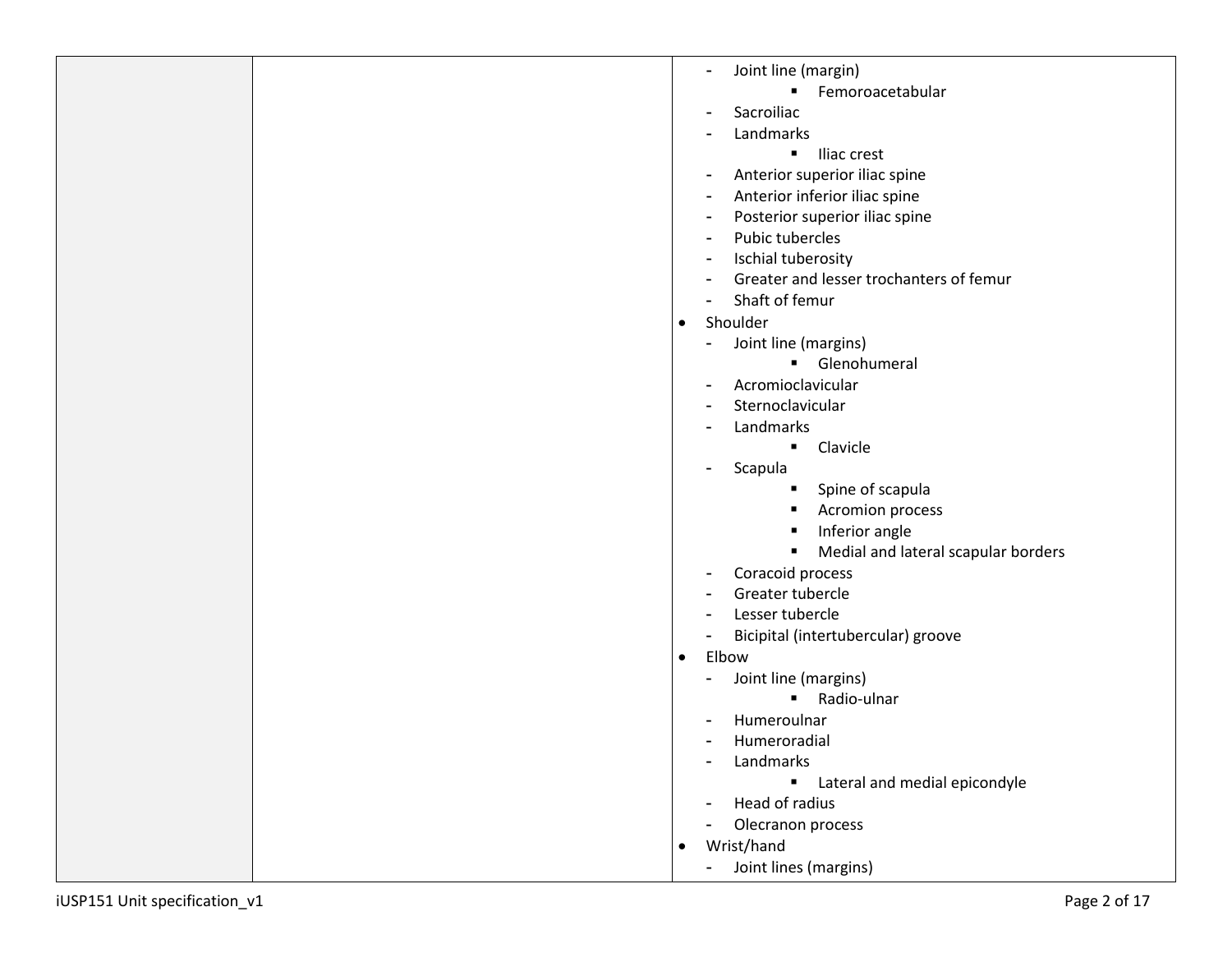|                                                                                      | Radiocarpal<br>٠<br>Landmarks<br>Radial and ulnar styloid processes<br>٠<br>Carpals<br>۰<br>Metacarpals<br>Phalanges<br>Spine/head<br>$\bullet$<br>Joint line<br>Sacroiliac joint<br>٠<br>Spinous process of C2, C7, T3, T7, L4<br>Sacrum<br>-<br>Occipital process<br>Mastoid process                                                                                                                                                                                                                                                                                                                                                                                                                            |
|--------------------------------------------------------------------------------------|-------------------------------------------------------------------------------------------------------------------------------------------------------------------------------------------------------------------------------------------------------------------------------------------------------------------------------------------------------------------------------------------------------------------------------------------------------------------------------------------------------------------------------------------------------------------------------------------------------------------------------------------------------------------------------------------------------------------|
| Explain the functions of bony structures associated<br>1.2.<br>with the major joints | Support<br>$\bullet$<br>Protection<br>$\bullet$<br>Assisting in movement<br>$\bullet$<br>Storage of minerals<br>٠<br>Production of blood cells<br>$\bullet$<br>Storage of chemical energy<br>$\bullet$                                                                                                                                                                                                                                                                                                                                                                                                                                                                                                            |
| 1.3.<br>Identify soft tissue structures located at the major<br>joints               | Ankle and foot<br>$\bullet$<br>Soft tissue - Anterior talofibular ligament<br>Calcaneofibular ligament<br>Posterior talofibular ligament<br>Achilles tendon<br>Deltoid (medial) ligament<br>۰<br>Plantar fascia<br>Bursae - Achilles (superficial and deep)<br>Interosseous membrane<br>Retinacula (superior/inferior extensor, lateral and posterior)<br>Knee<br>٠<br>Soft tissue - lateral collateral ligament<br>Medial collateral ligament<br>Patellar tendon<br>Medial and lateral menisci<br>Bursae (popliteal, pre-patella, supra-patella, superficial and<br>deep infra-patella, pes anserine)<br>Hip<br>$\bullet$<br>Soft tissue - Bursae (superficial and deep trochanteric, ischial)<br>$\blacksquare$ |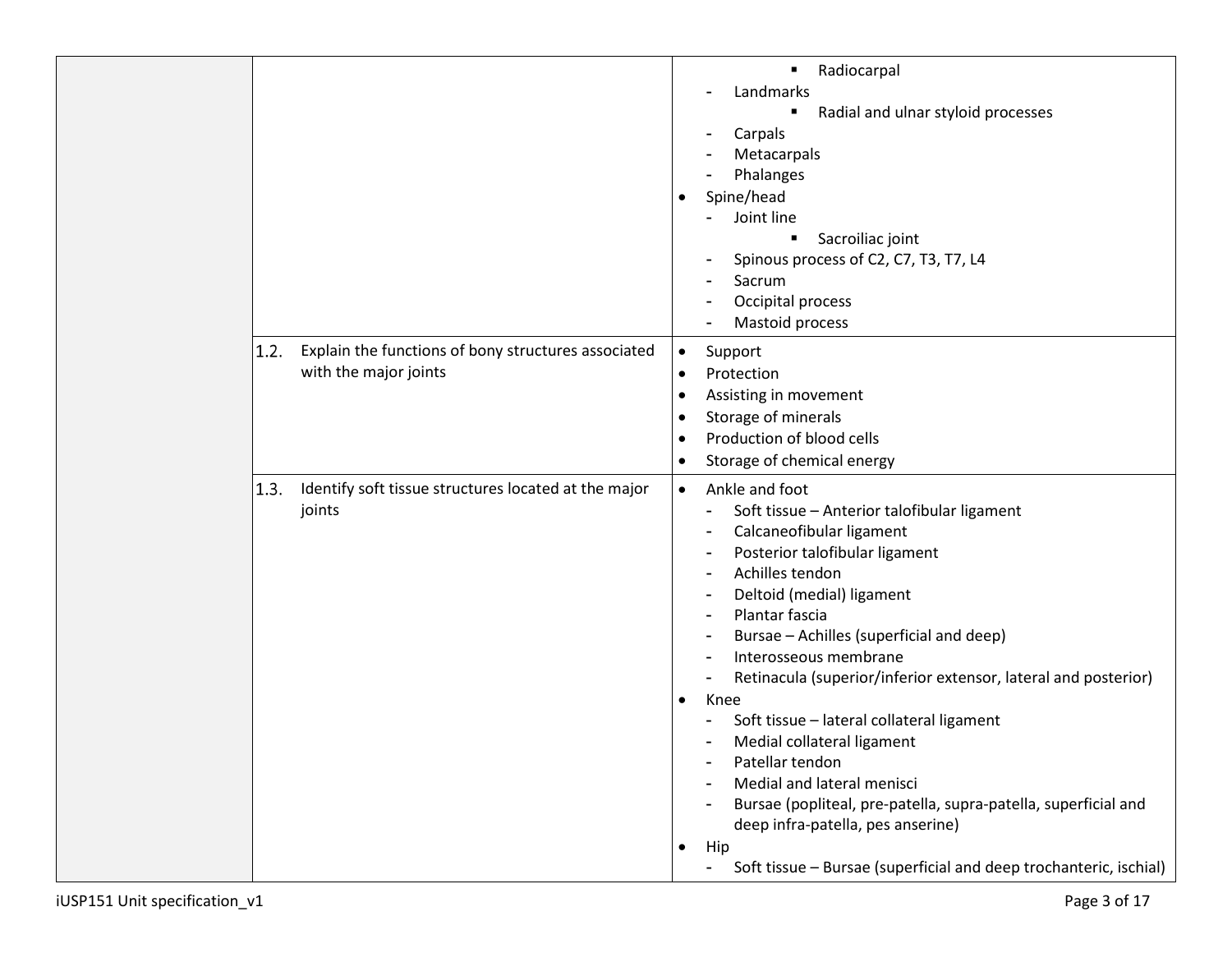|  |           | Ligaments (ischiofemoral, iliofemoral, pubofemoral, head of<br>$\overline{a}$     |
|--|-----------|-----------------------------------------------------------------------------------|
|  |           | femur, transverse ligament)                                                       |
|  |           | Labrum<br>$\overline{a}$                                                          |
|  |           | Sciatic nerve                                                                     |
|  |           |                                                                                   |
|  |           | Femoral nerve                                                                     |
|  |           | Obturator nerve                                                                   |
|  | $\bullet$ | Shoulder                                                                          |
|  |           | Soft tissue - Acromioclavicular ligaments<br>٠                                    |
|  |           | Coracoclavicular ligament<br>$\overline{\phantom{a}}$                             |
|  |           | Coracoacromial ligament<br>$\blacksquare$                                         |
|  |           | Sternoclavicular ligaments<br>$\blacksquare$                                      |
|  |           | Glenohumeral ligaments<br>$\blacksquare$                                          |
|  |           | Costoclavicular ligament<br>$\blacksquare$                                        |
|  |           | Interclavicular ligament<br>$\blacksquare$                                        |
|  |           | Bursae (sub-deltoid, sub-acromial)                                                |
|  |           | $\blacksquare$                                                                    |
|  |           | Biceps tendon<br>$\overline{\phantom{a}}$                                         |
|  |           | Glenoid labrum<br>$\overline{\phantom{a}}$                                        |
|  |           | <b>Brachial plexus</b><br>$\overline{\phantom{a}}$                                |
|  | $\bullet$ | Elbow                                                                             |
|  |           | Soft tissue - Lateral and medial collateral ligaments<br>$\overline{\phantom{0}}$ |
|  |           | Annular ligament                                                                  |
|  |           | Bursa (olecranon)<br>$\blacksquare$                                               |
|  |           | Interosseous membrane<br>$\overline{\phantom{a}}$                                 |
|  | $\bullet$ | Wrist/hand                                                                        |
|  |           | Soft tissue - Radial/ulnar collateral ligaments<br>$\overline{a}$                 |
|  |           | Radiocarpal/ulnocarpal ligaments<br>$\blacksquare$                                |
|  |           | Interosseous membrane<br>$\blacksquare$                                           |
|  |           |                                                                                   |
|  |           | Carpal tunnel<br>$\overline{\phantom{a}}$                                         |
|  |           | Tunnel of Guyon<br>$\blacksquare$                                                 |
|  |           | Ulnar nerve<br>$\overline{\phantom{a}}$                                           |
|  |           | Medial nerve                                                                      |
|  |           | Radial nerve                                                                      |
|  |           | Retinaculum (flexor)                                                              |
|  | $\bullet$ | Spine/head                                                                        |
|  |           | Soft tissue - Ligaments<br>$\frac{1}{2}$                                          |
|  |           | Supraspinous                                                                      |
|  |           | Interspinous                                                                      |
|  |           | Inter-traverse<br>$\blacksquare$                                                  |
|  |           | Anterior longitudinal<br>$\overline{\phantom{a}}$                                 |
|  |           |                                                                                   |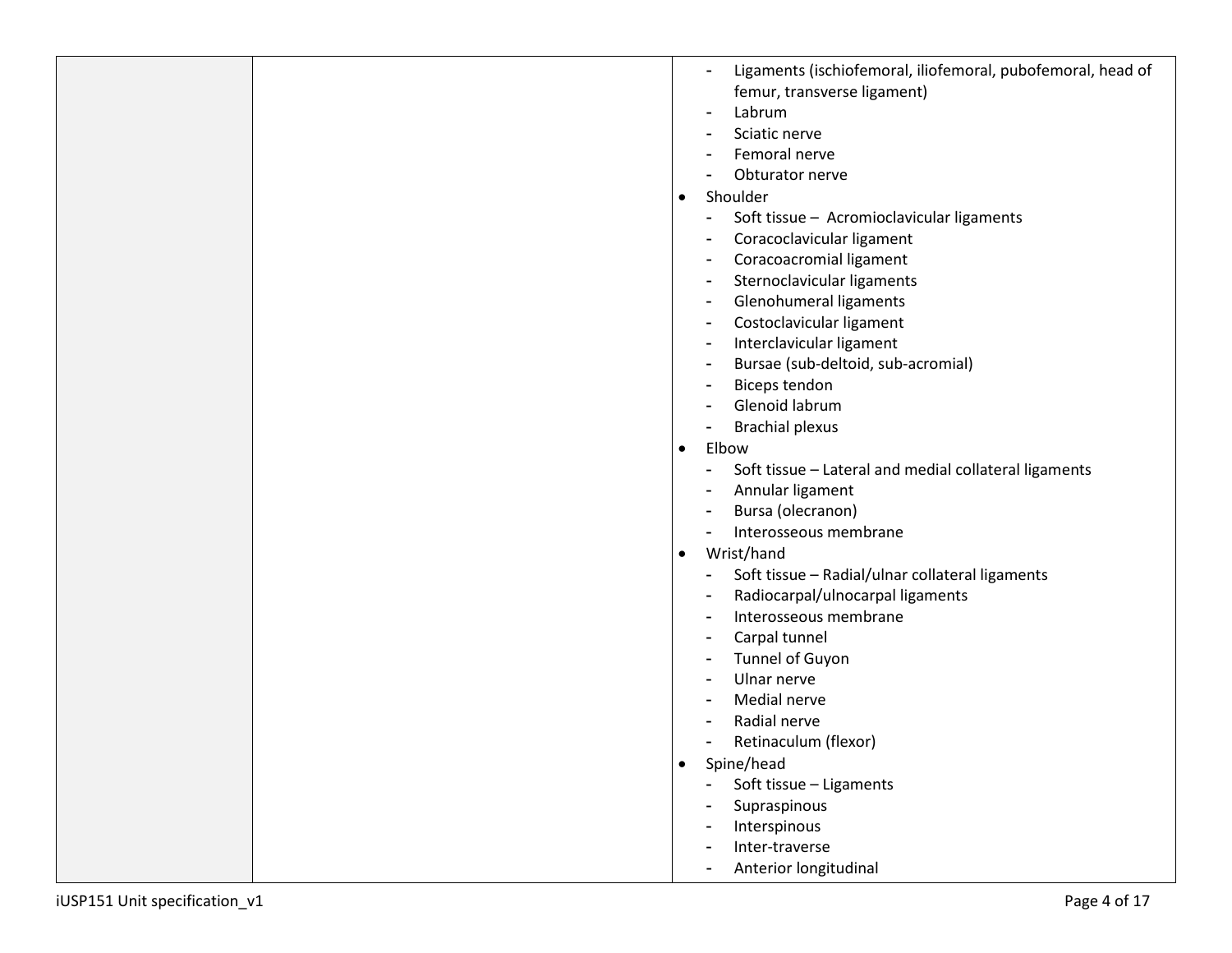|                                                                          |                                                                                       | Posterior longitudinal<br>$\qquad \qquad$<br>Ligamentum flavum<br>$\overline{\phantom{a}}$<br>Ligamentum nuchae<br>$\overline{\phantom{a}}$<br>Sub-occipital<br>$\blacksquare$<br>Sacrospinous<br>$\overline{\phantom{a}}$<br>Sacrotuberous<br>Iliolumbar<br>Sciatic nerve<br>Sacral/lumbar plexus |
|--------------------------------------------------------------------------|---------------------------------------------------------------------------------------|----------------------------------------------------------------------------------------------------------------------------------------------------------------------------------------------------------------------------------------------------------------------------------------------------|
|                                                                          | Explain the function of soft tissue structures located<br>1.4.<br>at the major joints | Tendons<br>$\bullet$<br>Tendon sheaths<br>$\bullet$<br>Ligaments<br>$\bullet$<br>Capsule<br>$\bullet$                                                                                                                                                                                              |
|                                                                          |                                                                                       | Synovial membrane<br>$\bullet$<br><b>Bursae</b><br>$\bullet$<br>Nerves<br>$\bullet$<br>Receptors<br>$\bullet$<br><b>Blood vessels</b><br>$\bullet$                                                                                                                                                 |
|                                                                          | Explain the different types of joint-end feel<br>1.5.                                 | Bone on bone<br>$\bullet$<br>Muscle spasm<br>$\bullet$<br>Capsular<br>$\bullet$<br>Spongy block<br>$\bullet$<br>Tissue approximation<br>$\bullet$<br>Empty<br>$\bullet$<br>Ease<br>$\bullet$<br><b>Bind</b><br>$\bullet$<br>Hard<br>$\bullet$<br>Soft<br>$\bullet$                                 |
| LO2 Understand the<br>influences and effects of<br>client information on | 2.1.<br>Explain factors which may predispose clients to<br>injury and dysfunction     | Lifestyle<br>$\bullet$<br>Age<br>$\bullet$<br>Diet<br>$\bullet$                                                                                                                                                                                                                                    |

- Levels of activity
- Stress
- Rest
- Gender

treatment planning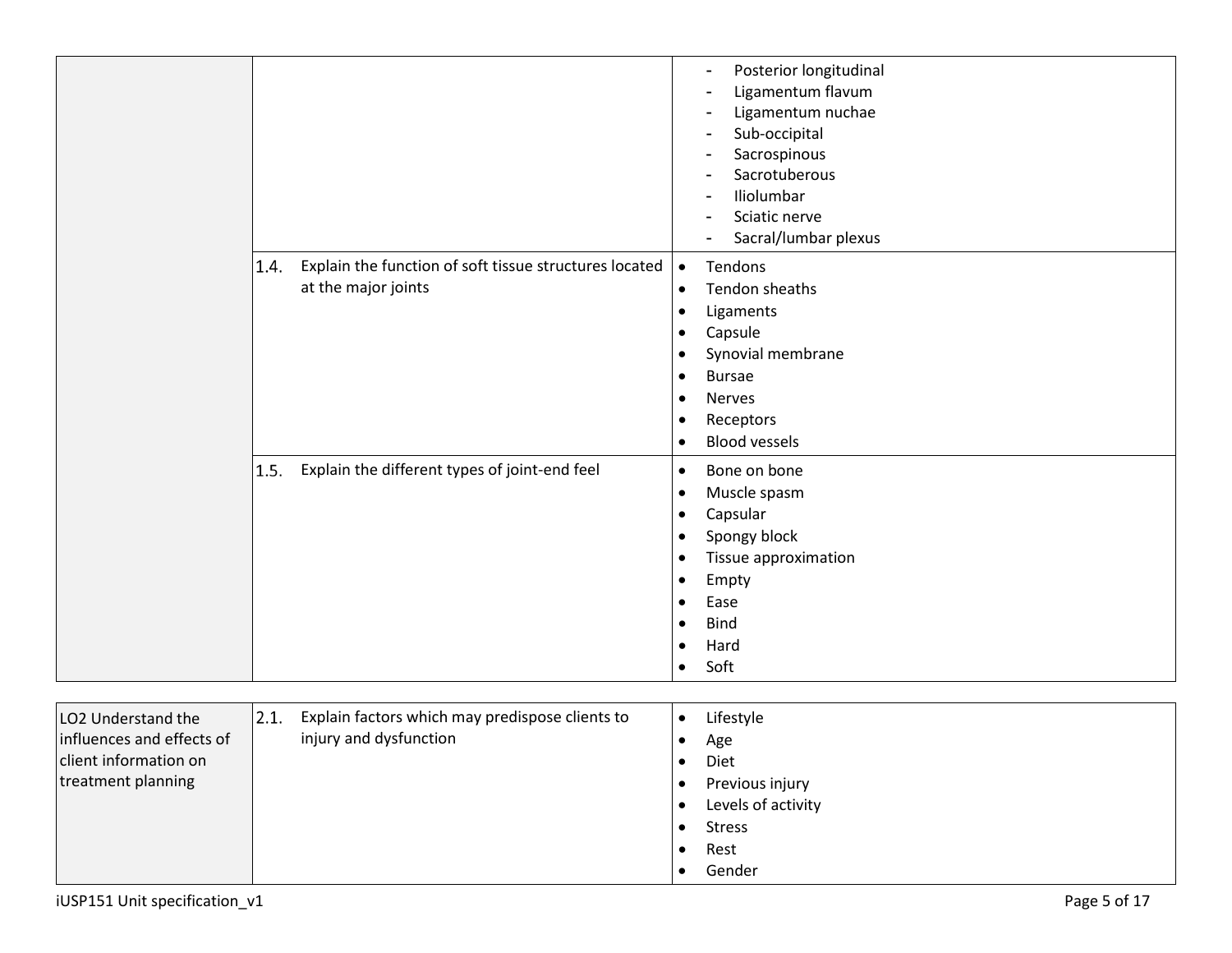|      |                                                         | $\bullet$ | <b>Body composition</b>                           |
|------|---------------------------------------------------------|-----------|---------------------------------------------------|
|      |                                                         | $\bullet$ | Anatomy                                           |
|      |                                                         | $\bullet$ | Occupation                                        |
| 2.2. | Explain how factors may influence a client's ability to | $\bullet$ | Misdiagnosis                                      |
|      | recover from injury                                     | $\bullet$ | Underlying medical condition                      |
|      |                                                         | $\bullet$ | Poor circulation                                  |
|      |                                                         | $\bullet$ | Age                                               |
|      |                                                         | $\bullet$ | Diet                                              |
|      |                                                         | $\bullet$ | Lifestyle                                         |
|      |                                                         | $\bullet$ | <b>Treatment strategies</b>                       |
|      |                                                         | $\bullet$ | Rest                                              |
|      |                                                         | $\bullet$ | Acute/chronic conditions                          |
|      |                                                         | $\bullet$ | Severity of injury                                |
|      |                                                         | $\bullet$ | <b>Stress</b>                                     |
|      |                                                         | $\bullet$ | Non-compliance                                    |
| 2.3. | Give examples of how subjective information may         | $\bullet$ | <b>Observations</b>                               |
|      | influence treatment planning                            | $\bullet$ | History of present condition                      |
|      |                                                         | $\bullet$ | Body chart                                        |
|      |                                                         | $\bullet$ | Behavioural symptoms                              |
|      |                                                         | $\bullet$ | Past medical history                              |
|      |                                                         | $\bullet$ | Social/family history                             |
|      |                                                         | $\bullet$ | Past surgery                                      |
|      |                                                         | $\bullet$ | History                                           |
|      |                                                         | $\bullet$ | Lifestyle                                         |
|      |                                                         | $\bullet$ | Age                                               |
|      |                                                         | $\bullet$ | Diet                                              |
|      |                                                         | $\bullet$ | Gender                                            |
|      |                                                         | $\bullet$ | <b>PARQ</b>                                       |
|      |                                                         | $\bullet$ | Screening forms                                   |
| 2.4. | Identify reasons for treatment deferral and referral    | $\bullet$ | Deferral (postponing or restricting intervention) |
|      |                                                         |           | Acute inflammation                                |
|      |                                                         |           | Referral of treatment                             |
|      |                                                         |           | Contra-indications/contra-actions                 |
|      |                                                         | $\bullet$ | Referral (beyond therapist's remit)               |
|      |                                                         |           | Red and yellow flags                              |
|      |                                                         |           | Fractures/breaks                                  |
|      |                                                         |           | Haematomas                                        |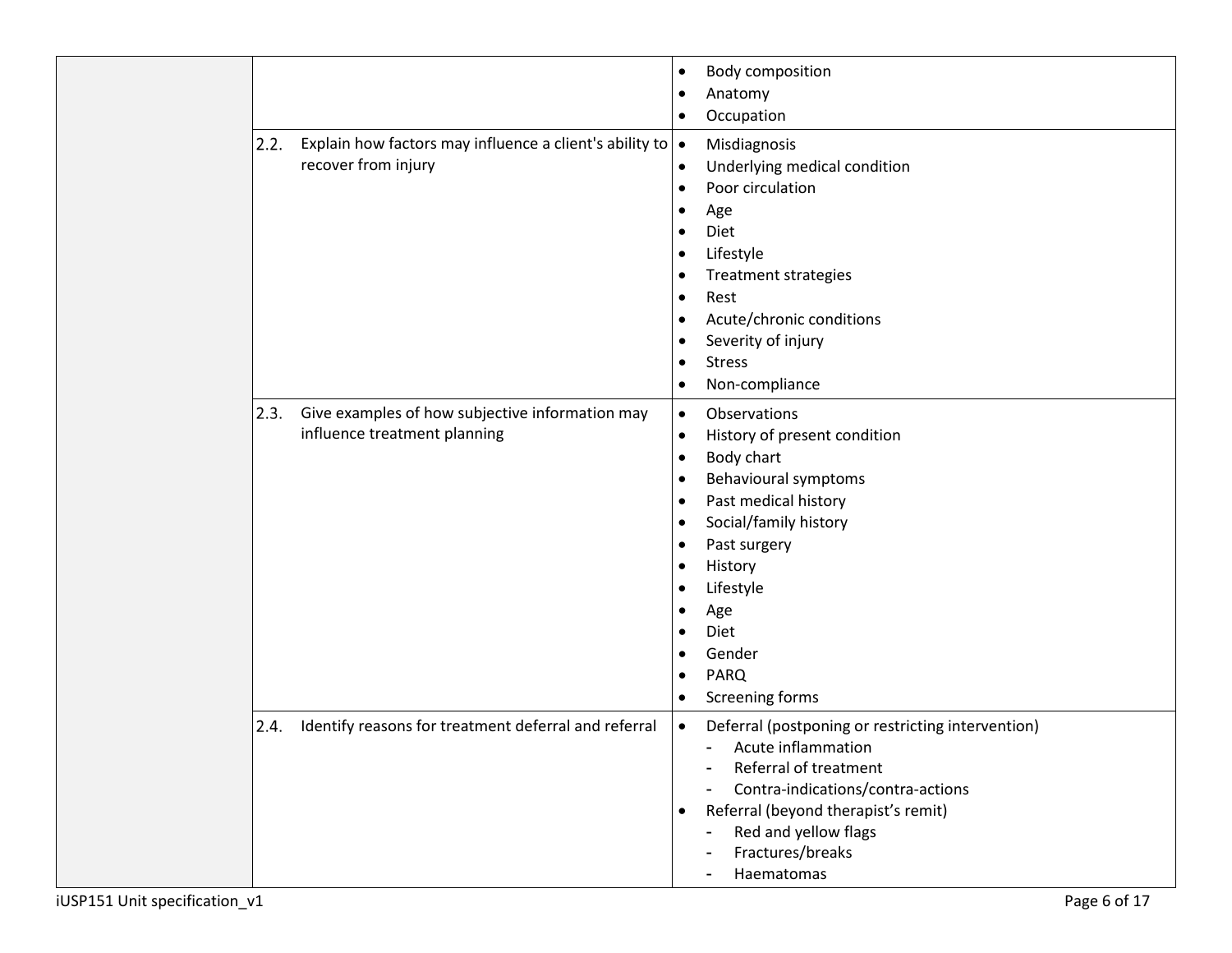|  |           | Ruptures<br>۰<br><b>Dislocations</b><br>$\blacksquare$<br>Anything that is not soft tissue damage<br>Treatment is not working or results are unpredictable<br>٠<br>Contra-indications/contra-actions<br>$\overline{\phantom{a}}$<br>Outside scope of practice<br>$\blacksquare$ |
|--|-----------|---------------------------------------------------------------------------------------------------------------------------------------------------------------------------------------------------------------------------------------------------------------------------------|
|  | $\bullet$ | Contra-indications that require medical permission<br>Pregnancy<br>Cardiovascular conditions (thrombosis, phlebitis,<br>hypertension, hypotension, heart conditions)<br>Haemophilia<br>Any condition already being treated by a GP or another health                            |
|  |           | professional, e.g., physiotherapist, osteopath, chiropractor,<br>coach<br>Medical oedema<br>Osteoporosis<br>Arthritis                                                                                                                                                           |
|  |           | Nervous/psychotic conditions<br>Epilepsy<br>$\blacksquare$<br>Recent operations<br><b>Diabetes</b><br>Asthma<br>Any dysfunction of the nervous system (e.g., Muscular                                                                                                           |
|  |           | sclerosis, Parkinson's disease, Motor neurone disease)<br>Bell's palsy<br>Trapped/pinched nerve (e.g., sciatica)<br>Inflamed nerve<br>Cancer<br><b>Postural deformities</b>                                                                                                     |
|  |           | Spastic conditions<br>Kidney infections<br>Whiplash<br>Slipped disc<br>Undiagnosed pain                                                                                                                                                                                         |
|  |           | When taking prescribed medication<br>Acute rheumatism<br>Contra-indications that restrict treatment<br>Fever<br>Contagious or infectious diseases<br>$\blacksquare$                                                                                                             |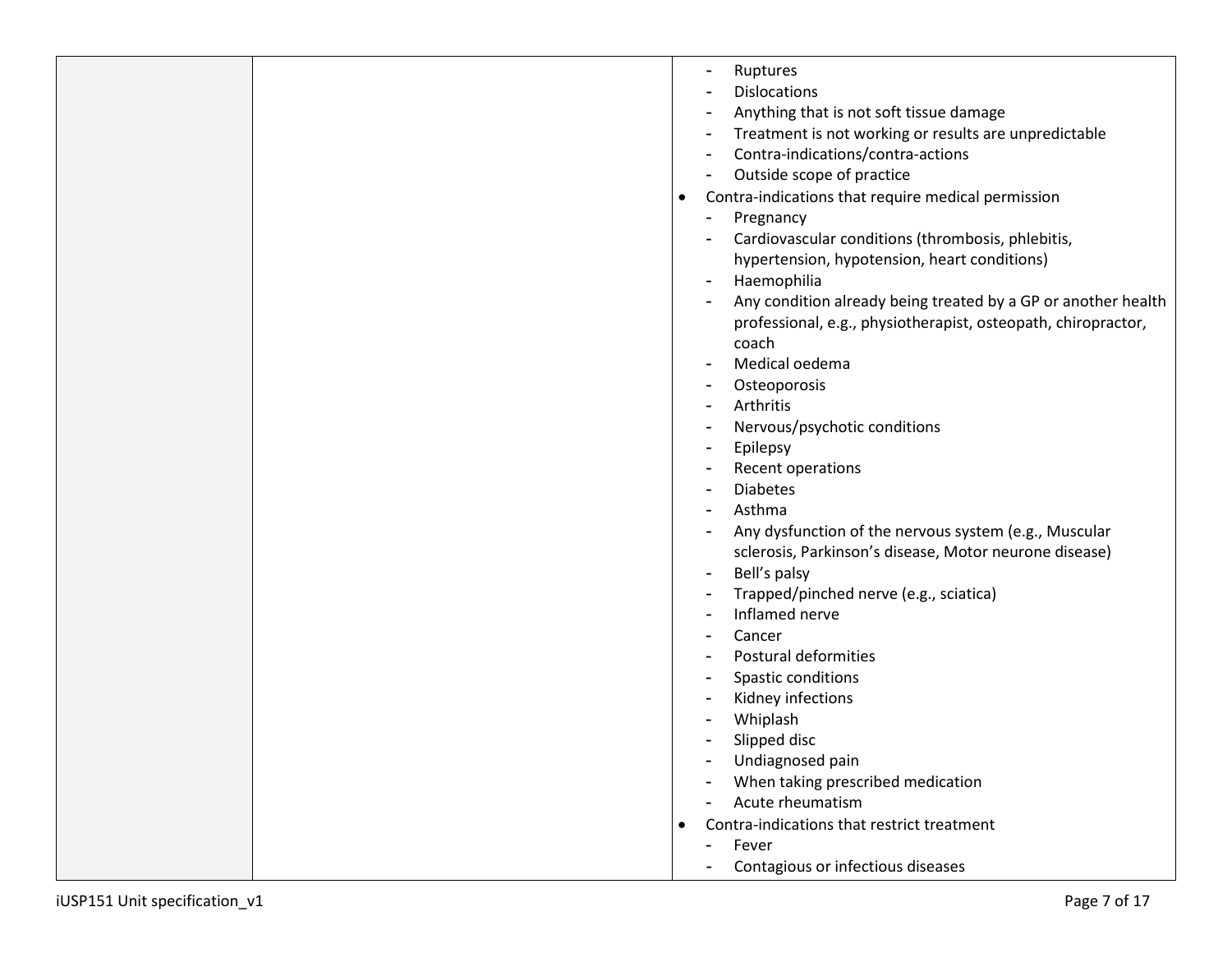|                                                                                                                                                                | Under the influence of recreational drugs or alcohol<br>Diarrhoea and vomiting<br>Skin diseases<br>Undiagnosed lumps and bumps<br>Localised swelling<br>Inflammation<br>Varicose veins<br>Pregnancy (abdomen)<br>Cuts<br><b>Bruises</b><br>Abrasions<br>Scar tissue (2 years for major operation and 6 months for a<br>small scar)<br>Sunburn<br>Hormonal implants<br>Abdomen (first few days of menstruation depending how the<br>client feels)<br>Haematoma<br>Hernia<br>Recent fractures (minimum 3 months)<br>Cervical spondylitis<br>Gastric ulcers<br>After a heavy meal |
|----------------------------------------------------------------------------------------------------------------------------------------------------------------|--------------------------------------------------------------------------------------------------------------------------------------------------------------------------------------------------------------------------------------------------------------------------------------------------------------------------------------------------------------------------------------------------------------------------------------------------------------------------------------------------------------------------------------------------------------------------------|
|                                                                                                                                                                |                                                                                                                                                                                                                                                                                                                                                                                                                                                                                                                                                                                |
| 3.1.<br>Describe the characteristics of common postural<br>LO3 Understand the<br>effects of anatomy,<br>types<br>physiology and pathology<br>on human function | Centre of gravity (lateral)<br>$\bullet$<br>Upper and lower cross syndrome<br>$\bullet$<br>Scoliosis<br>$\bullet$<br>Hyper and hypo lordosis<br>$\bullet$<br>Hyper and hypo kyphosis<br>Sway back<br>Neutral spine<br>Military<br>Slumped<br>Flat back<br>$\bullet$<br>Dowager's hump<br>$\bullet$<br>Posterior, anterior lateral pelvic tilt and rotations<br>Sports specific postures                                                                                                                                                                                        |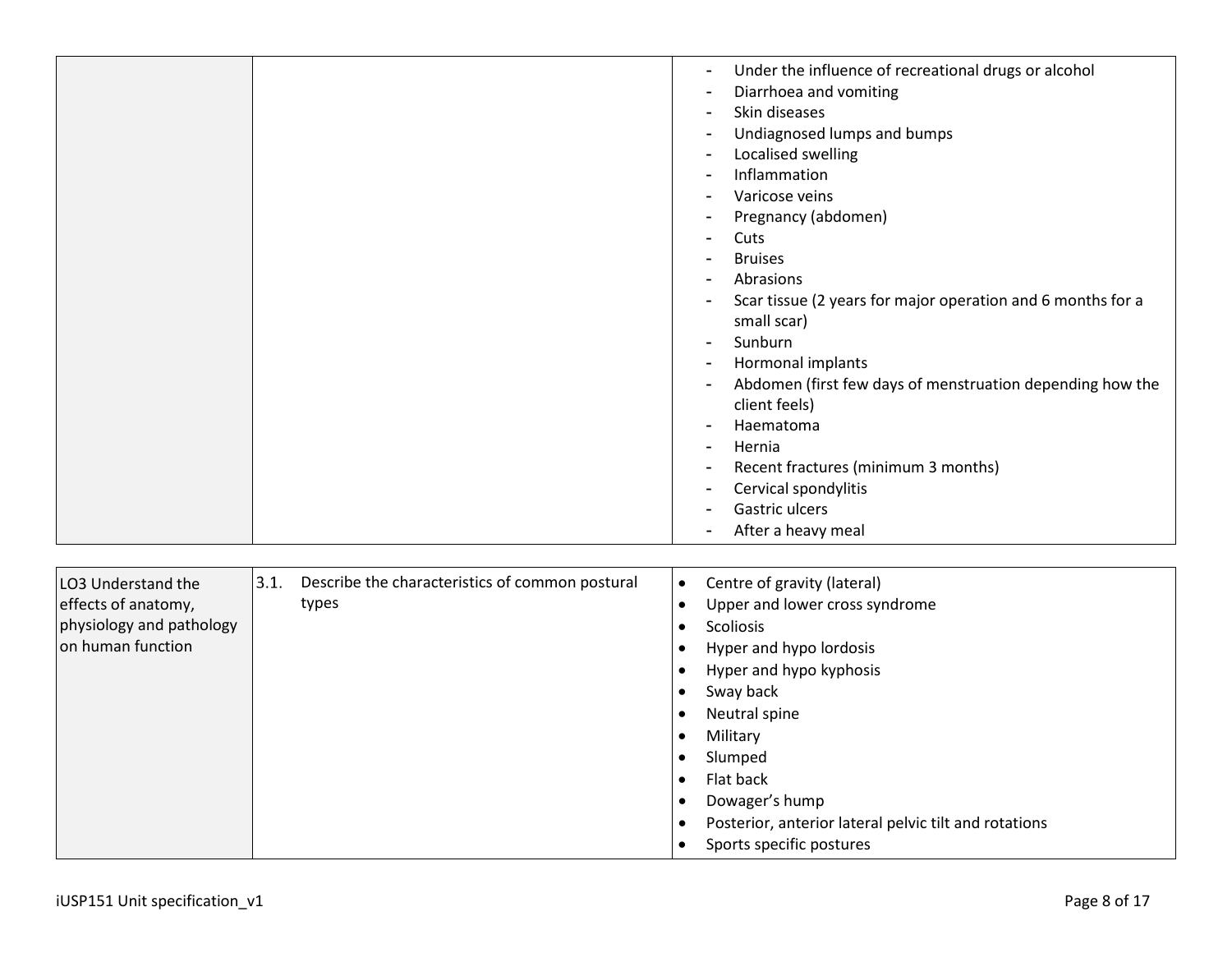|      | 3.2. Explain the effects of postural deviations                            | $\bullet$<br>$\bullet$<br>$\bullet$<br>$\bullet$<br>$\bullet$              | Compensatory somatic patterns<br>Physiological effects<br>Psychological effects<br>Effects on performance (negative/positive)<br>Increased susceptibility to injury                                                                                                                                                                                                                                                                                                                                                                                                                                                                                                                                                                                                                                                                                                                                                                                                                                                       |
|------|----------------------------------------------------------------------------|----------------------------------------------------------------------------|---------------------------------------------------------------------------------------------------------------------------------------------------------------------------------------------------------------------------------------------------------------------------------------------------------------------------------------------------------------------------------------------------------------------------------------------------------------------------------------------------------------------------------------------------------------------------------------------------------------------------------------------------------------------------------------------------------------------------------------------------------------------------------------------------------------------------------------------------------------------------------------------------------------------------------------------------------------------------------------------------------------------------|
| 3.3. | Describe the pathophysiology of common<br>injuries/soft tissue dysfunction | $\bullet$<br>$\bullet$<br>$\bullet$<br>$\bullet$<br>$\bullet$<br>$\bullet$ | Pathophysiology of ankle/foot<br>Achilles rupture<br>Achilles tendinopathy<br><b>Calcaneal bursitis</b><br>Plantar fasciopathy<br>ATFL sprain<br>Pathophysiology of leg<br>Shin splints (Medial tibial stress syndrome / compartment<br>syndrome)<br>Pathophysiology of knee<br>Runners knee (ITB syndrome)<br>Pes anserine bursitis<br>Osgood Schlatter's disease<br>Patella bursitis (pre, supra, infra)<br>Imbalance VMO and vastus lateralis<br>patella mal-tracking<br>$\overline{\phantom{a}}$<br>Jumpers knee (patella tendinopathy)<br>Pathophysiology of hip<br>Trendelenburg (hip abductor weakness / gluteal<br>tendinopathy)<br>Piriformis syndrome<br>$\overline{\phantom{a}}$<br><b>Trochanteric bursitis</b><br>Myositis ossificans<br>Pathophysiology of shoulder<br>Sub-acromial pain syndrome (impingement)<br>Supraspinatus tendinopathy<br>Supraspinatus strain<br>Long head of biceps tendinopathy<br>Clavicle fracture<br>Pathophysiology of elbow<br>Medial epicondylitis<br>Lateral epicondylitis |
|      |                                                                            |                                                                            | Olecranon bursitis                                                                                                                                                                                                                                                                                                                                                                                                                                                                                                                                                                                                                                                                                                                                                                                                                                                                                                                                                                                                        |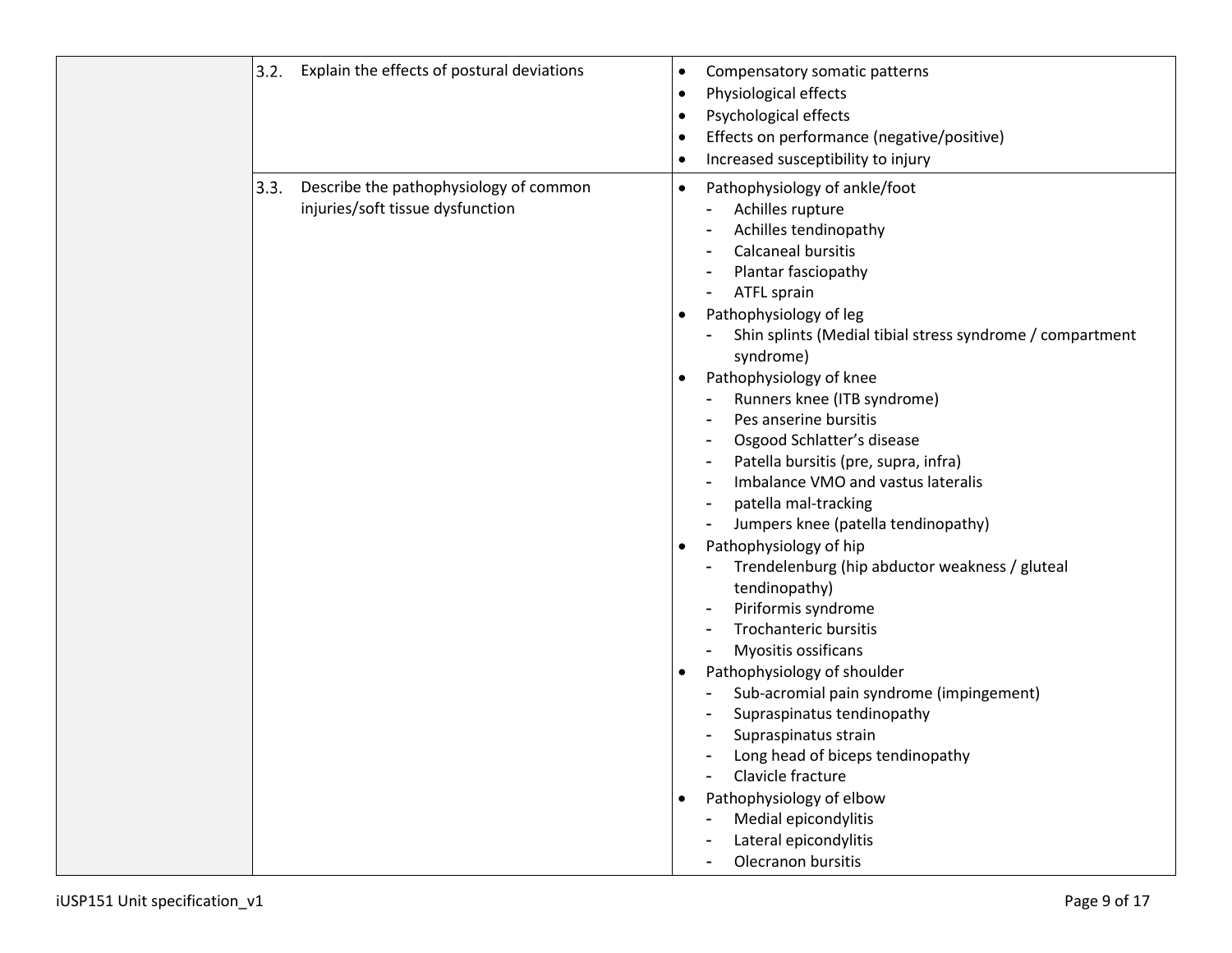|                                                                                        |                                                                                                                                   | Pathophysiology of wrist and hand<br>$\bullet$<br>Fractures (distal radius & ulna / scaphoid)<br>Carpel tunnel syndrome<br>Mallet finger<br>De Quervain's disease<br>Pathophysiology of back and neck<br>$\bullet$<br>Vertebral fracture<br>Herniated disc<br>Facet joint lock<br>$\blacksquare$<br>Rib fracture                                                                                                                                                                                                     |
|----------------------------------------------------------------------------------------|-----------------------------------------------------------------------------------------------------------------------------------|----------------------------------------------------------------------------------------------------------------------------------------------------------------------------------------------------------------------------------------------------------------------------------------------------------------------------------------------------------------------------------------------------------------------------------------------------------------------------------------------------------------------|
|                                                                                        | 3.4.<br>Explain how the ageing process affects the<br>musculoskeletal systems                                                     | Atrophy<br>$\bullet$<br>Sarcopenia<br>$\bullet$<br>Arthritis (Mono articular)<br>$\bullet$<br>Gout<br>$\bullet$<br><b>Rheumatoid arthritis</b><br>$\bullet$<br>Osteoporosis<br>$\bullet$<br>Osteoarthritis<br>$\bullet$<br>Yellow cartilage<br>٠<br>Wear and tear<br>$\bullet$<br>Yellow marrow<br>Calcium loss<br>$\bullet$<br>Postural deformity<br>$\bullet$<br>Decrease in bone density<br>$\bullet$<br>Decrease in joint range of movement<br>$\bullet$<br>Instability<br>$\bullet$<br>Increased risk of injury |
| LO4 Understand the<br>principles and practice of<br>objective assessment<br>techniques | 4.1.<br>Explain the methods and purpose for a range of<br>objective assessment techniques:<br>Asymmetry<br>Palpation<br>$\bullet$ | Asymmetry<br>$\bullet$<br>Palpation<br>$\bullet$<br>Postural analysis<br>$\bullet$<br>Active<br>$\bullet$                                                                                                                                                                                                                                                                                                                                                                                                            |

• Passive • Resisted

• Range of movement (active, passive, resistive) • Functional tests (sit to stand, walking, squat, lunge)

• Orthopaedic tests (for the purpose of identifying musculoskeletal

length, injury or imbalance and to rule out fractures)

• Range of movement (Active, passive, resisted)

• Postural analysis • Functional tests • Special tests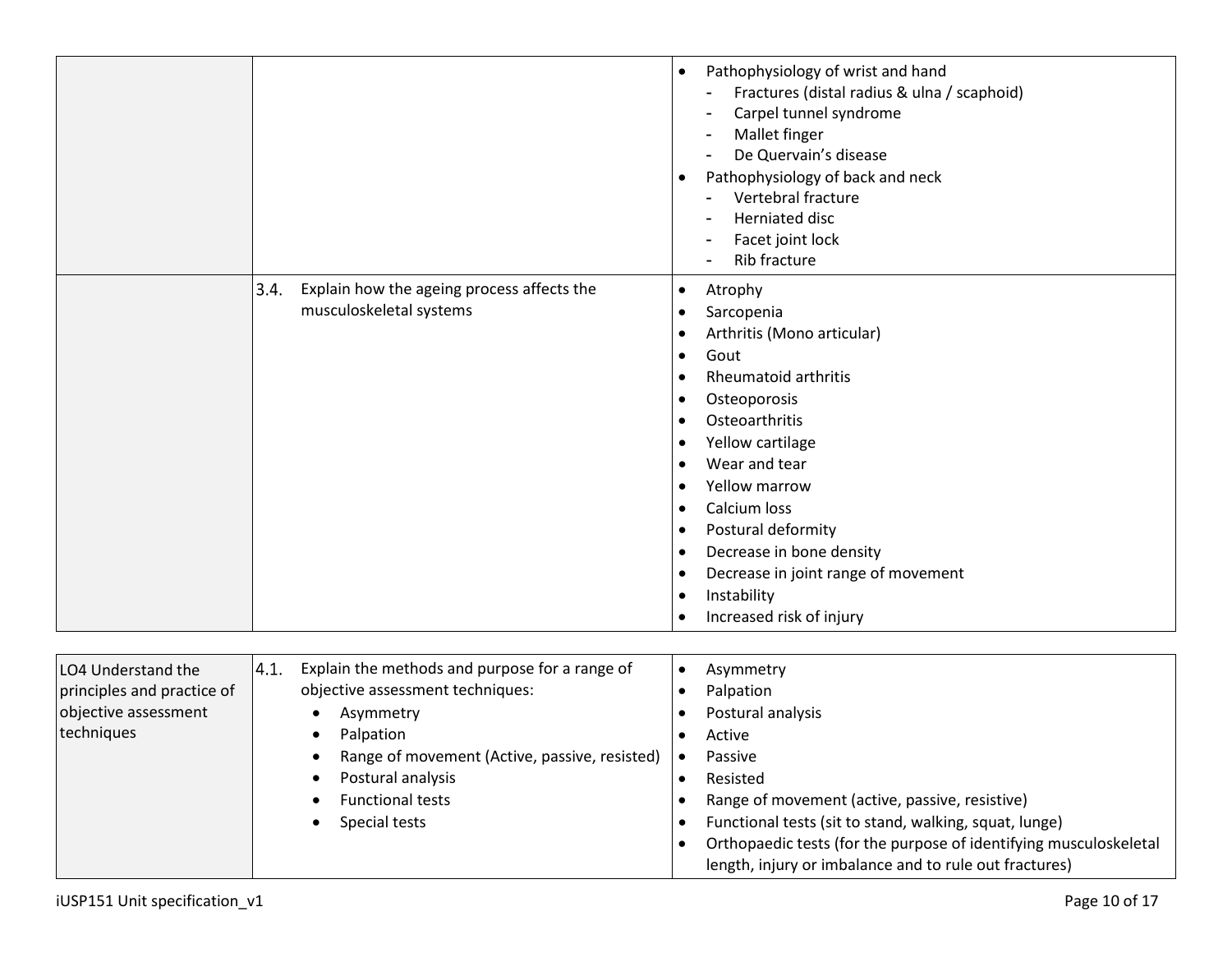| Gait analysis |  |
|---------------|--|
|               |  |

- -
	-
- -
	-
	-
	-
	-
- -
	-
	-
	-
	-
- -
	-
	-
	-
	-
	-
	-
	-
- -
	-
	-
- -
	-
	-
	-
	-
- 
- California<br>
California<br>
California<br>
California<br>
California<br>
California<br>
California<br>
California<br>
California<br>
California<br>
California<br>
California<br>
California<br>
California<br>
California<br>
California<br>
California<br>
California<br>
Calif massage treatment as safety checks for learners. Clients should be re ferred if the tests are positive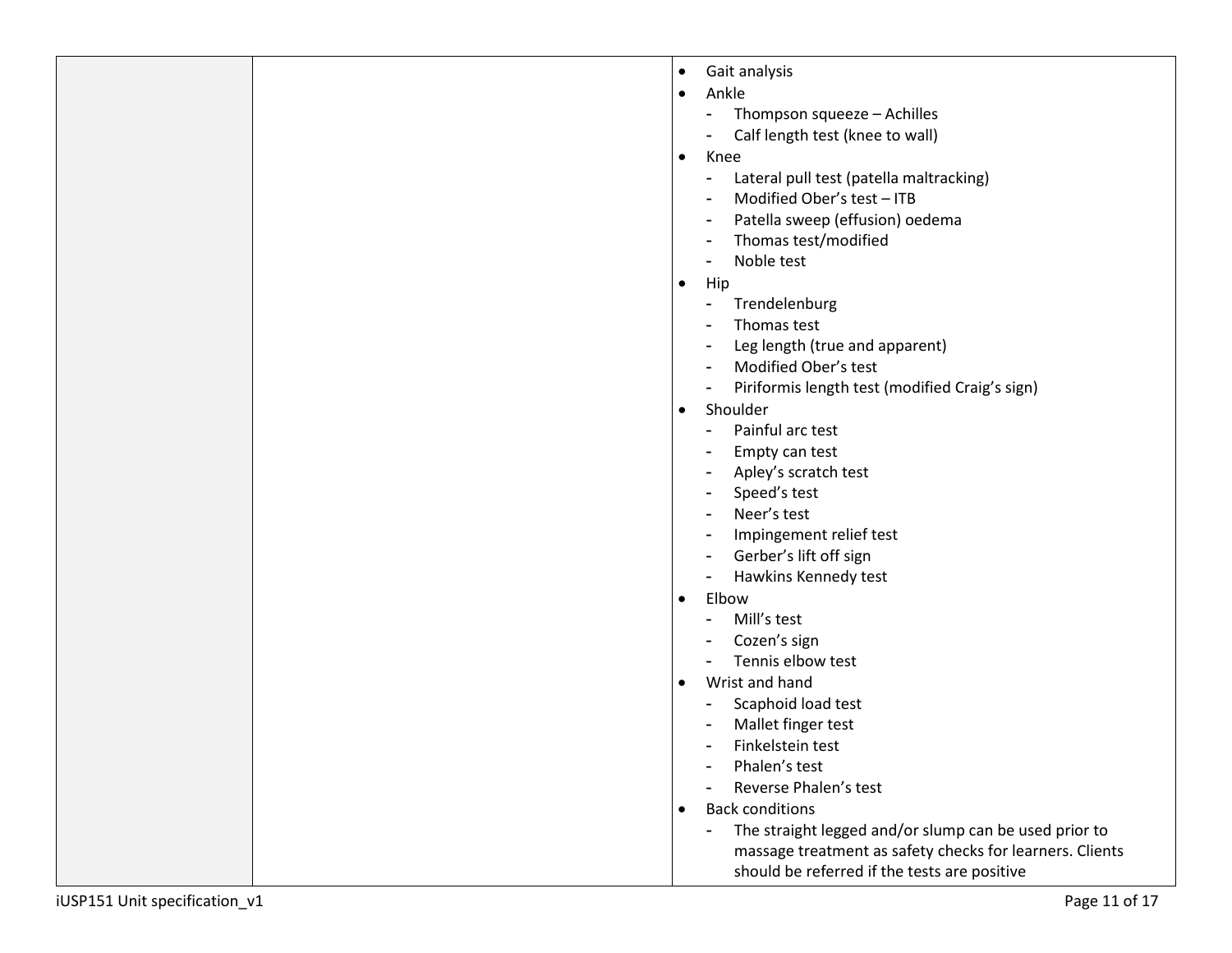| 4.2. | Explain how to interpret findings for each objective<br>assessment technique                | Positive tests<br>$\bullet$<br>Partial positive<br>$\bullet$<br>Range of movements<br>Negative tests<br>Speed of movement<br>$\bullet$<br>Sign and symptoms<br>$\bullet$                                                                                                                                                                                                                                                                                                                                                                                                                |
|------|---------------------------------------------------------------------------------------------|-----------------------------------------------------------------------------------------------------------------------------------------------------------------------------------------------------------------------------------------------------------------------------------------------------------------------------------------------------------------------------------------------------------------------------------------------------------------------------------------------------------------------------------------------------------------------------------------|
| 4.3. | Critically evaluate the range of objective assessment<br>methods used to gather information | Practical/observation<br>$\bullet$<br>Consultation<br>$\bullet$<br>Theory/underpinning knowledge<br>Observations<br>$\bullet$<br>Testing for fitness<br>$\bullet$<br>Posture and figure analysis<br>$\bullet$<br>Range of movement<br>$\bullet$<br>Active and passive<br>٠<br>Muscle length test<br>$\bullet$<br>Ligament instability tests<br>Specialist tests<br>$\bullet$<br><b>Functional tests</b><br>$\bullet$<br>Orthopaedic tests<br>$\bullet$<br>Palpation and physical examination<br>$\bullet$<br><b>Treatment strategy</b><br>$\bullet$<br>Advice and guidance<br>$\bullet$ |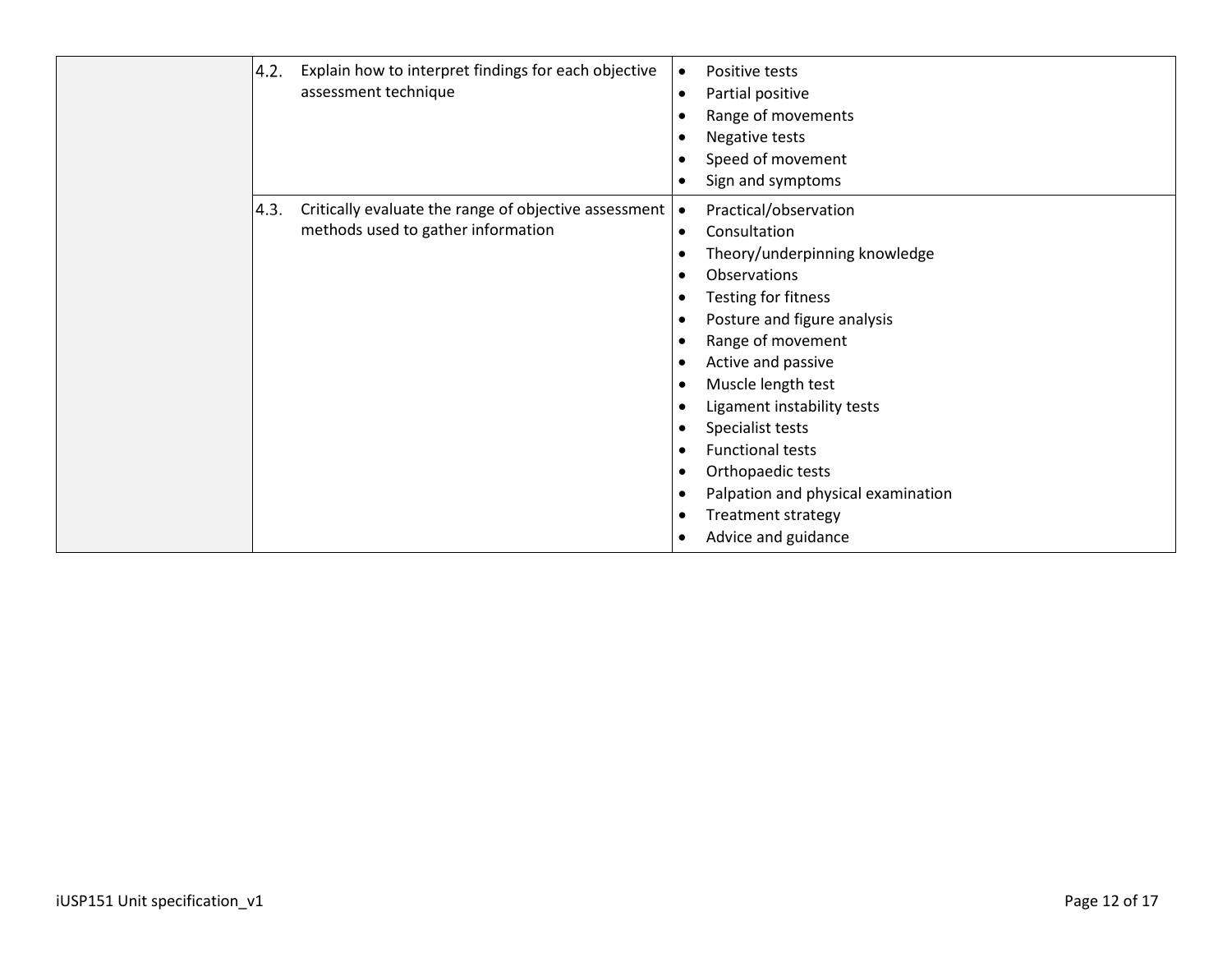| LO5 Be able to conduct<br>subjective and objective<br>assessment | 5.1.<br>Carry out subjective assessments of clients | Client's personal and medical details<br>$\bullet$<br>Medical history previous and present<br>Contra-indications requiring medical permission<br>Type and level of pain                                                                                                                                                                                                                                                                                                                                                                                                                                                                                                                                                                                                                                                                                                                                                                                  |
|------------------------------------------------------------------|-----------------------------------------------------|----------------------------------------------------------------------------------------------------------------------------------------------------------------------------------------------------------------------------------------------------------------------------------------------------------------------------------------------------------------------------------------------------------------------------------------------------------------------------------------------------------------------------------------------------------------------------------------------------------------------------------------------------------------------------------------------------------------------------------------------------------------------------------------------------------------------------------------------------------------------------------------------------------------------------------------------------------|
|                                                                  | 5.2.<br>Obtain consent for objective assessments    | Personal or written permission from the parent/guardian/carer is<br>$\bullet$<br>recommended if treating a client under 16 years of age<br>From a guardian/carer if a client is too ill to consent themselves<br>$\bullet$<br>Having a chaperone present if necessary<br>Organisational procedures and policies regarding approved<br>guidelines for the presence of a chaperone<br>Permission from a GP if the client is taking medication or contra-<br>indicated in any way<br>Adequate disclosure of information: e.g., nature and purpose of<br>treatment, its risk and consequences, alternative course of<br>treatment<br>Competency<br>Welfare of client<br>Capacity for decision making<br>Client choice<br>Good practice<br><b>Ethical principles</b><br>Code of conduct<br>Integrity<br>Respect<br>Professionalism<br>Consultation form (an example of a consultation form can be<br>downloaded from www.itecworld.co.uk)<br>Client signature |
|                                                                  | 5.3.<br>Carry out objective assessments of clients  | Private comfortable area<br>Positive body language<br>$\bullet$<br>Positioning of the client (no barriers between themselves and<br>client)<br>Good communication skills (asking open and/or closed questions<br>where appropriate)<br>Trust<br>$\bullet$<br>Professionalism, confidence, and enthusiasm<br>Confidentiality                                                                                                                                                                                                                                                                                                                                                                                                                                                                                                                                                                                                                              |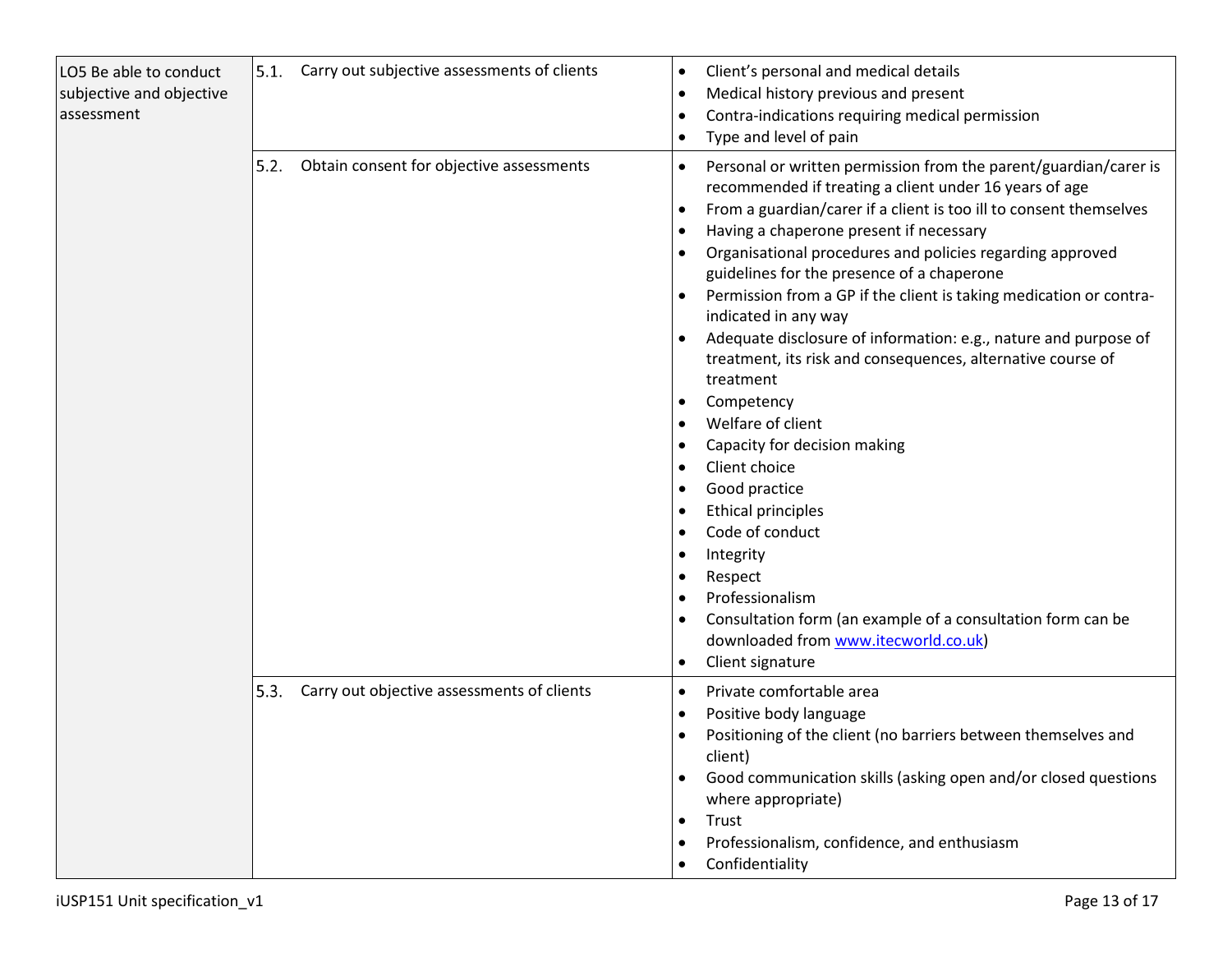|                              | Contra-indications to treatment<br>$\bullet$                          |
|------------------------------|-----------------------------------------------------------------------|
|                              | Client profile<br>$\bullet$                                           |
|                              | Importance of planning a treatment programme bearing in mind          |
|                              | the client's religious, moral and social beliefs                      |
|                              | Determining the nature and extent of the client's needs<br>$\bullet$  |
|                              | Agreement to the course of action<br>$\bullet$                        |
|                              | Ascertaining the client's consent to the treatment, (where the        |
|                              | client is not in a position themselves ascertaining from the          |
|                              | appropriate companion agreement to the treatment)                     |
|                              | Explanation of any possible side effects                              |
|                              | Explanation of how the programme will be evaluated and the            |
|                              | review process                                                        |
|                              | Where appropriate clarify with the client any information that        |
|                              | may be available to others e.g., relevant health care workers         |
|                              | Obtain the client's signature (or that of the companion)<br>$\bullet$ |
|                              | Completion of consultation form (an example of a consultation         |
|                              | form can be found at www.itecworld.co.uk)                             |
|                              | Physical examination to include:                                      |
|                              | Ankle<br>$\sim$                                                       |
|                              | Knee                                                                  |
|                              | Hip                                                                   |
|                              | Shoulder                                                              |
|                              | Elbow                                                                 |
|                              | Wrist/hand                                                            |
|                              | Spine (active only)                                                   |
|                              | Major muscle groups                                                   |
|                              | Upper and lower cross syndromes                                       |
|                              | Sports specific postures                                              |
|                              | Palpation of joint                                                    |
|                              | Bony landmarks                                                        |
|                              | Joint lines                                                           |
|                              | Muscles                                                               |
|                              | Ligaments                                                             |
|                              | <b>Bursa</b><br>Observation of joint                                  |
|                              | Active range of movement (ROM)                                        |
|                              | Passive range of movement (excluding spine)                           |
|                              | Active resisted muscle testing (muscle loading or mid muscle          |
|                              | length isometric strength testing)                                    |
|                              |                                                                       |
| JSP151 Unit specification v1 | Page 14 of 17                                                         |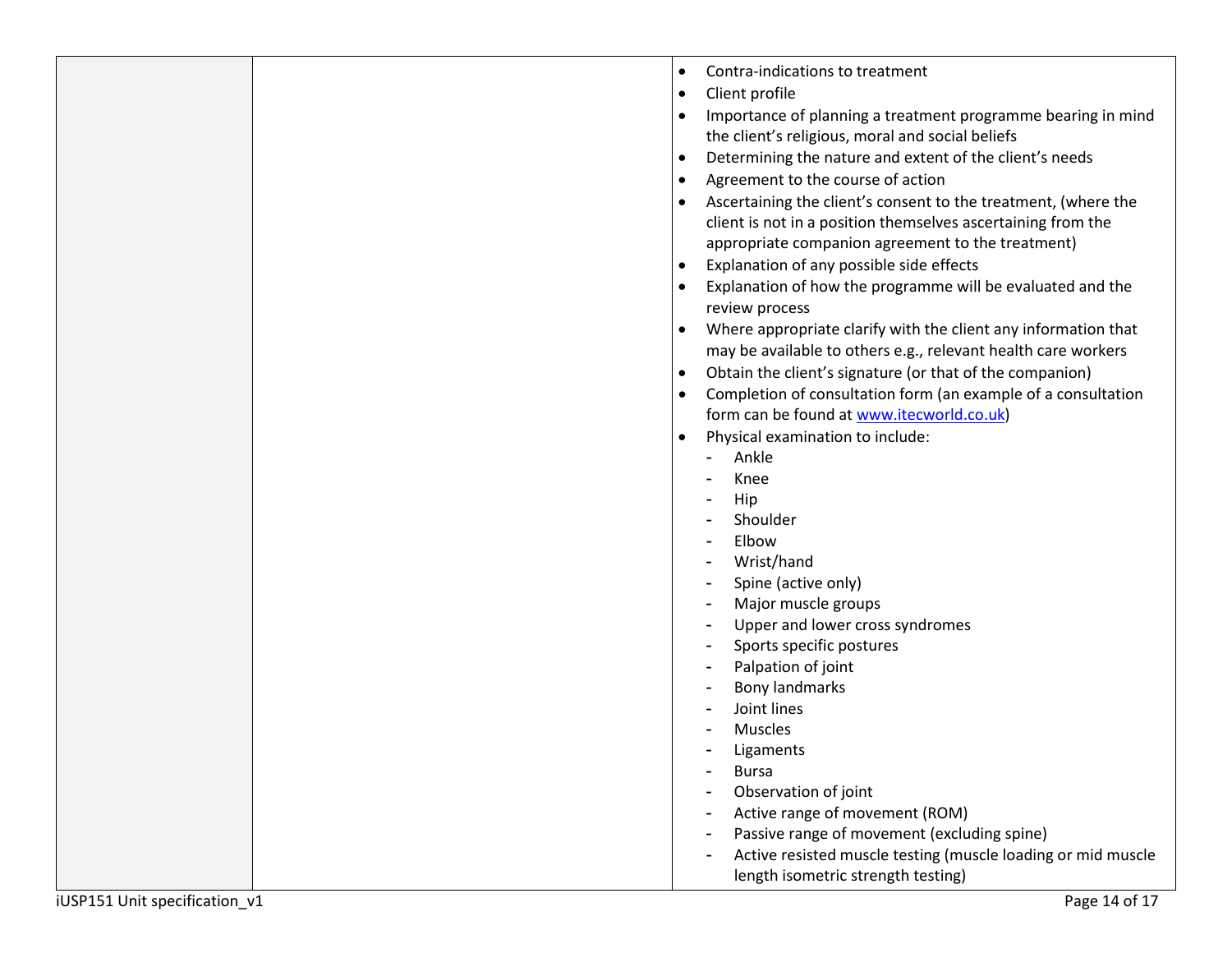|                                                            |                 |                                                                                    |                        | Orthopaedic tests                                                                                                                                                                                                                                                                                                                                                                                                                                                                                                                                                                       |
|------------------------------------------------------------|-----------------|------------------------------------------------------------------------------------|------------------------|-----------------------------------------------------------------------------------------------------------------------------------------------------------------------------------------------------------------------------------------------------------------------------------------------------------------------------------------------------------------------------------------------------------------------------------------------------------------------------------------------------------------------------------------------------------------------------------------|
|                                                            | 5.4.            | Record client information in accordance with<br>professional practice requirements | $\bullet$<br>$\bullet$ | <b>Consultation form</b><br><b>Medical history</b><br>Contra-indications<br>Area(s) to be treated<br>Type of injury<br>Treatment plan<br>Home care advice<br>Client signature                                                                                                                                                                                                                                                                                                                                                                                                           |
|                                                            | 5.5.            | Store client's information as legally required                                     | $\bullet$              | Data Protection Act/GDPR<br>Legislation<br>Security<br>Organisation's standards and procedures                                                                                                                                                                                                                                                                                                                                                                                                                                                                                          |
| LO6 Be able to devise a<br>sport massage treatment<br>plan | 6.1.            | Devise treatment plan                                                              | $\bullet$              | Indications for massage<br>Adapting the treatment to meet the needs of the client<br>Soft tissue techniques<br>Aftercare/home care advice                                                                                                                                                                                                                                                                                                                                                                                                                                               |
|                                                            | 6.2.            | Explain rationale for chosen massage interventions                                 | $\bullet$<br>$\bullet$ | Aims and objectives<br>Procedures<br>Techniques<br>Adaptations                                                                                                                                                                                                                                                                                                                                                                                                                                                                                                                          |
|                                                            | 6.3.            | Present massage interventions and rationale to<br>client                           | $\bullet$<br>$\bullet$ | Nature<br>Purpose<br>Process                                                                                                                                                                                                                                                                                                                                                                                                                                                                                                                                                            |
|                                                            | <sup>6.4.</sup> | Obtain consent for treatment                                                       | $\bullet$<br>$\bullet$ | Personal or written permission from the parent/guardian/carer is<br>recommended if treating a client under 16 years of age<br>From a guardian/carer if a client is too ill to consent themselves<br>Having a chaperone present if necessary<br>Organisational procedures and policies regarding approved<br>guidelines for the presence of a chaperone<br>From a GP if the client is taking medication or contra-indicated in<br>any way<br>Adequate disclosure of information: e.g., nature and purpose of<br>treatment, its risk and consequences, alternative course of<br>treatment |
| iUSP151 Unit specification_v1                              |                 |                                                                                    |                        | Page 15 of 17                                                                                                                                                                                                                                                                                                                                                                                                                                                                                                                                                                           |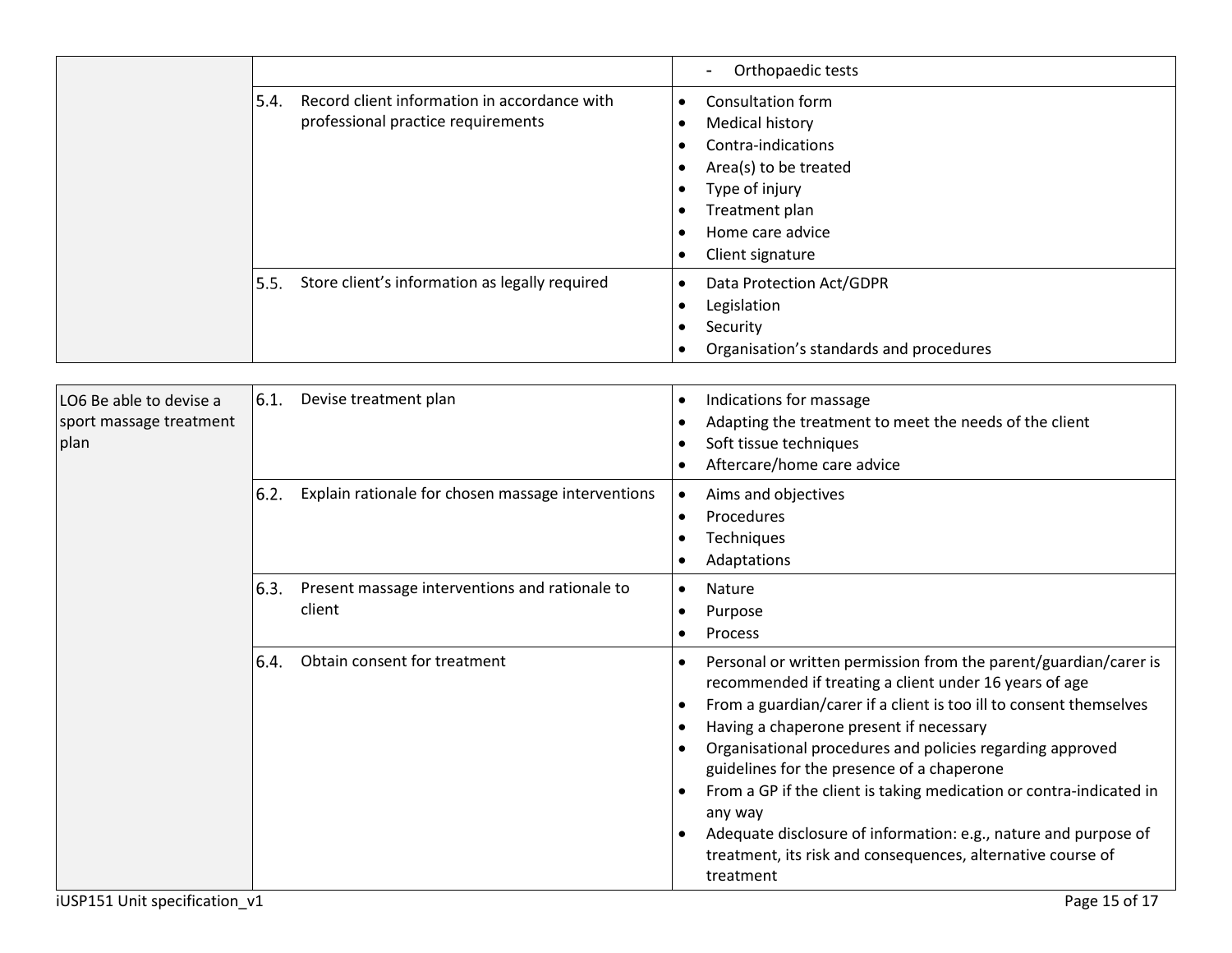|  | Competency<br>$\bullet$                                                  |
|--|--------------------------------------------------------------------------|
|  | Welfare of client<br>$\bullet$                                           |
|  | Capacity for decision making<br>$\bullet$                                |
|  | Client choice<br>$\epsilon$                                              |
|  | Good practice<br>$\bullet$                                               |
|  | <b>Ethical principles</b><br>$\bullet$                                   |
|  | Code of conduct<br>$\bullet$                                             |
|  | Integrity                                                                |
|  | Respect<br>$\bullet$                                                     |
|  | Professionalism<br>$\bullet$                                             |
|  | Consultation form (an example of a consultation form can be<br>$\bullet$ |
|  | downloaded from www.itecworld.co.uk)                                     |
|  | Client signature                                                         |

| Assessment                                                   |                                                                                                                                                              |
|--------------------------------------------------------------|--------------------------------------------------------------------------------------------------------------------------------------------------------------|
| Portfolio of evidence<br>containing:<br>5 treatment evidence | Assessments must be carried out on a minimum of 5 clients to cover all joints of the body. Consultation forms can be downloaded<br>from www.itecworld.co.uk. |

### **Guide to taught content**

The content contained within the unit specification is not prescriptive or exhaustive but is intended to provide helpful guidance to teachers and learners with the key areas that will be covered within the unit, and, relating to the kinds of evidence that should be provided for each assessment objective specific to the unit learning outcomes.